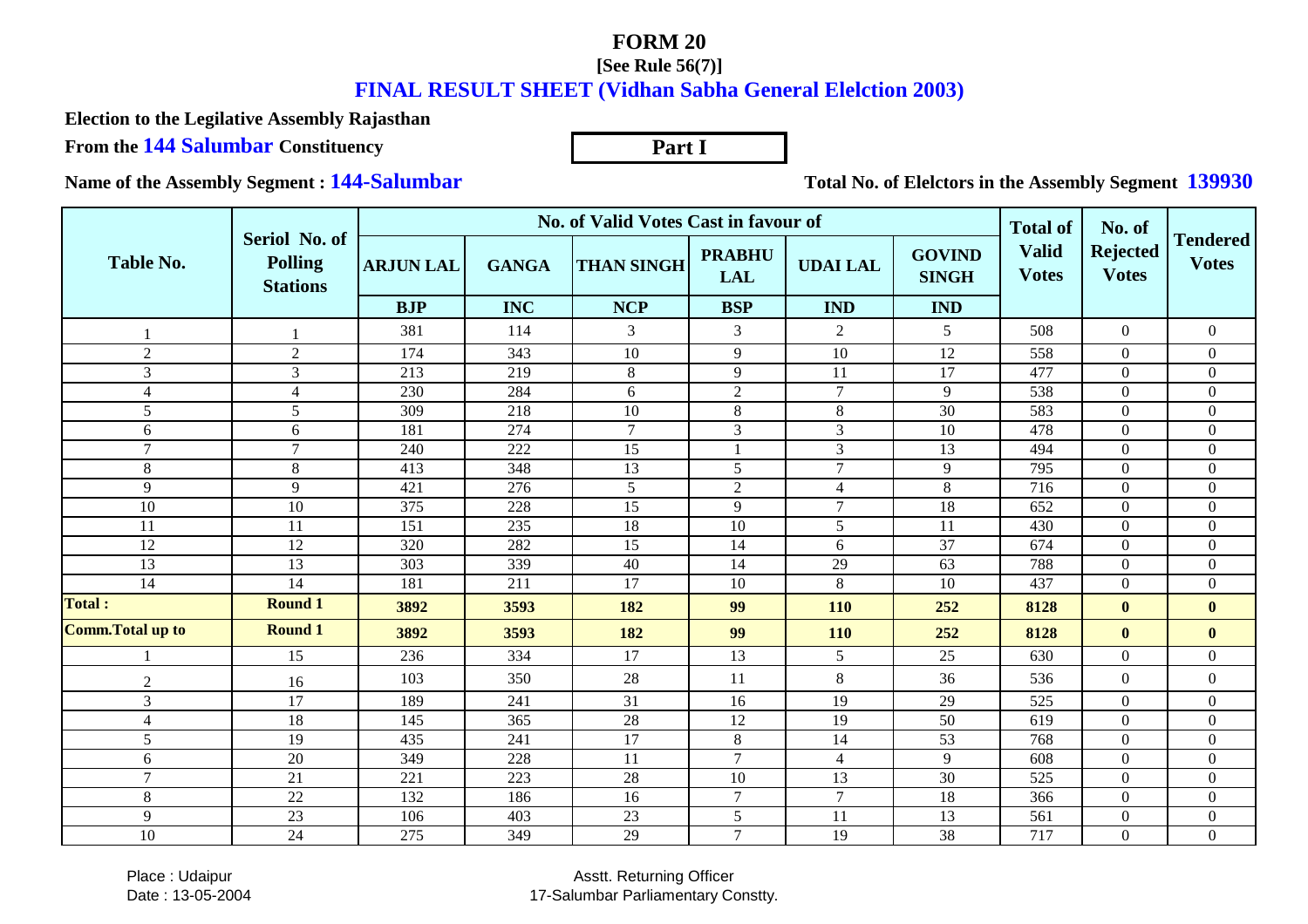|                          |                                                    | <b>No. of Valid Votes Cast in favour of</b> |              |                   |                             |                 |                               |                                                 | No. of                          |                                 |
|--------------------------|----------------------------------------------------|---------------------------------------------|--------------|-------------------|-----------------------------|-----------------|-------------------------------|-------------------------------------------------|---------------------------------|---------------------------------|
| Table No.                | Seriol No. of<br><b>Polling</b><br><b>Stations</b> | <b>ARJUN LAL</b>                            | <b>GANGA</b> | <b>THAN SINGH</b> | <b>PRABHU</b><br><b>LAL</b> | <b>UDAI LAL</b> | <b>GOVIND</b><br><b>SINGH</b> | <b>Total of</b><br><b>Valid</b><br><b>Votes</b> | <b>Rejected</b><br><b>Votes</b> | <b>Tendered</b><br><b>Votes</b> |
|                          |                                                    | <b>BJP</b>                                  | <b>INC</b>   | <b>NCP</b>        | <b>BSP</b>                  | <b>IND</b>      | <b>IND</b>                    |                                                 |                                 |                                 |
| 11                       | 25                                                 | 233                                         | 483          | 9                 | 12                          | 8               | 9                             | 754                                             | $\overline{0}$                  | $\overline{0}$                  |
| 12                       | 26                                                 | 287                                         | 405          | 11                | 15                          | 16              | 26                            | 760                                             | $\overline{0}$                  | $\overline{0}$                  |
| $\overline{13}$          | 27                                                 | 207                                         | 152          | 10                | 11                          | $\tau$          | 16                            | 403                                             | $\boldsymbol{0}$                | $\overline{0}$                  |
| $\overline{14}$          | $\overline{28}$                                    | 73                                          | 292          | 26                | 10                          | 5               | $\mathfrak{S}$                | 411                                             | $\overline{0}$                  | $\overline{0}$                  |
| <b>Total:</b>            | <b>Round 2</b>                                     | 2991                                        | 4252         | 284               | 144                         | 155             | 357                           | 8183                                            | $\mathbf{0}$                    | $\bf{0}$                        |
| <b>Comm.Total up to</b>  | <b>Round 2</b>                                     | 6883                                        | 7845         | 466               | 243                         | 265             | 609                           | 16311                                           | $\mathbf{0}$                    | $\bf{0}$                        |
|                          | 29                                                 | 163                                         | 229          | 22                | 11                          | 17              | 31                            | 473                                             | $\overline{0}$                  | $\overline{0}$                  |
| $\sqrt{2}$               | 30                                                 | 199                                         | 166          | 9                 | 9                           | 13              | 12                            | 408                                             | $\boldsymbol{0}$                | $\boldsymbol{0}$                |
| $\overline{3}$           | $\overline{31}$                                    | 186                                         | 434          | 41                | 16                          | 12              | 30                            | 719                                             | $\overline{0}$                  | $\overline{0}$                  |
| $\overline{4}$           | 32                                                 | 272                                         | 451          | $44$              | 20                          | <sup>11</sup>   | 35                            | 833                                             | $\overline{0}$                  | $\overline{0}$                  |
| 5                        | $\overline{33}$                                    | 500                                         | 267          | 25                | 16                          | 14              | $\overline{39}$               | 861                                             | $\overline{0}$                  | $\overline{0}$                  |
| 6                        | 34                                                 | 174                                         | 188          | 27                | $8\,$                       | $7\phantom{.0}$ | 23                            | 427                                             | $\overline{0}$                  | $\boldsymbol{0}$                |
| $\overline{7}$           | 35                                                 | 71                                          | 243          | 24                | 5                           | 10              | 14                            | 367                                             | $\overline{0}$                  | $\boldsymbol{0}$                |
| $\,8\,$                  | 36                                                 | 184                                         | 440          | 28                | 15                          | 9               | 6                             | 682                                             | $\overline{0}$                  | $\boldsymbol{0}$                |
| 9                        | $\overline{37}$                                    | 145                                         | 239          | $\overline{20}$   | $8\,$                       | 10              | 11                            | 433                                             | $\boldsymbol{0}$                | $\boldsymbol{0}$                |
| 10                       | 38                                                 | 162                                         | 270          | 32                | 15                          | $\,8\,$         | 13                            | 500                                             | $\boldsymbol{0}$                | $\overline{0}$                  |
| 11                       | 39                                                 | 229                                         | 372          | 43                | 19                          | 23              | 53                            | 739                                             | $\boldsymbol{0}$                | $\overline{0}$                  |
| 12                       | 40                                                 | 193                                         | 477          | 28                | 19                          | 22              | 29                            | 768                                             | $\boldsymbol{0}$                | $\overline{0}$                  |
| 13                       | 41                                                 | $\overline{173}$                            | 241          | $11\,$            | $\overline{3}$              | $\overline{4}$  | $\overline{5}$                | 437                                             | $\boldsymbol{0}$                | $\boldsymbol{0}$                |
| $\overline{14}$          | $\overline{42}$                                    | 360                                         | 199          | 17                | $\overline{2}$              | $\overline{7}$  | 21                            | 606                                             | $\boldsymbol{0}$                | $\boldsymbol{0}$                |
| <b>Total:</b>            | <b>Round 3</b>                                     | 3011                                        | 4216         | 371               | 166                         | 167             | 322                           | 8253                                            | $\bf{0}$                        | $\bf{0}$                        |
| <b>Comm. Total up to</b> | <b>Round 3</b>                                     | 9894                                        | 12061        | 837               | 409                         | 432             | 931                           | 24564                                           | $\bf{0}$                        | $\bf{0}$                        |
|                          | 43                                                 | 364                                         | 169          | 9                 | 12                          | 9               | 36                            | 599                                             | $\boldsymbol{0}$                | $\overline{0}$                  |
| $\overline{2}$           | $44$                                               | 533                                         | 168          | 18                | $\overline{4}$              | 6               | 24                            | 753                                             | $\mathbf{0}$                    | $\boldsymbol{0}$                |
| $\overline{3}$           | 45                                                 | 384                                         | 183          | 10                | $\overline{4}$              | 3               | 18                            | 602                                             | $\overline{0}$                  | $\overline{0}$                  |
| $\overline{4}$           | 46                                                 | 132                                         | 168          | 13                | 11                          | 5               | 25                            | 354                                             | $\boldsymbol{0}$                | $\boldsymbol{0}$                |
| 5                        | 47                                                 | 398                                         | 366          | 38                | 12                          | 16              | 33                            | 863                                             | $\boldsymbol{0}$                | $\boldsymbol{0}$                |
| 6                        | 48                                                 | 436                                         | 139          | 5                 | 9                           | $\overline{4}$  | 9                             | 602                                             | $\overline{0}$                  | $\boldsymbol{0}$                |
| $\boldsymbol{7}$         | 49                                                 | 224                                         | 302          | $\overline{25}$   | $\overline{15}$             | $\overline{12}$ | 23                            | 601                                             | $\boldsymbol{0}$                | $\overline{0}$                  |
| 8                        | 50                                                 | 408                                         | 225          | 19                | 8                           | 13              | 27                            | 700                                             | $\overline{0}$                  | $\overline{0}$                  |
| 9                        | 51                                                 | 289                                         | 144          | 12                | $\overline{4}$              | $7\overline{ }$ | 11                            | 467                                             | $\overline{0}$                  | $\overline{0}$                  |
| 10                       | 52                                                 | 269                                         | 94           | 12                | $\overline{4}$              | 3               | 14                            | 396                                             | $\overline{0}$                  | $\overline{0}$                  |
| 11                       | 53                                                 | 173                                         | 146          | 12                | $\mathbf{1}$                | $\overline{1}$  | $\mathbf{1}$                  | 334                                             | $\overline{0}$                  | $\overline{0}$                  |
| 12                       | 54                                                 | 198                                         | 220          | 19                | 12                          | 16              | 19                            | 484                                             | $\overline{0}$                  | $\overline{0}$                  |
| 13                       | 55                                                 | 362                                         | 242          | 11                | 6                           | 11              | 32                            | 664                                             | $\boldsymbol{0}$                | $\overline{0}$                  |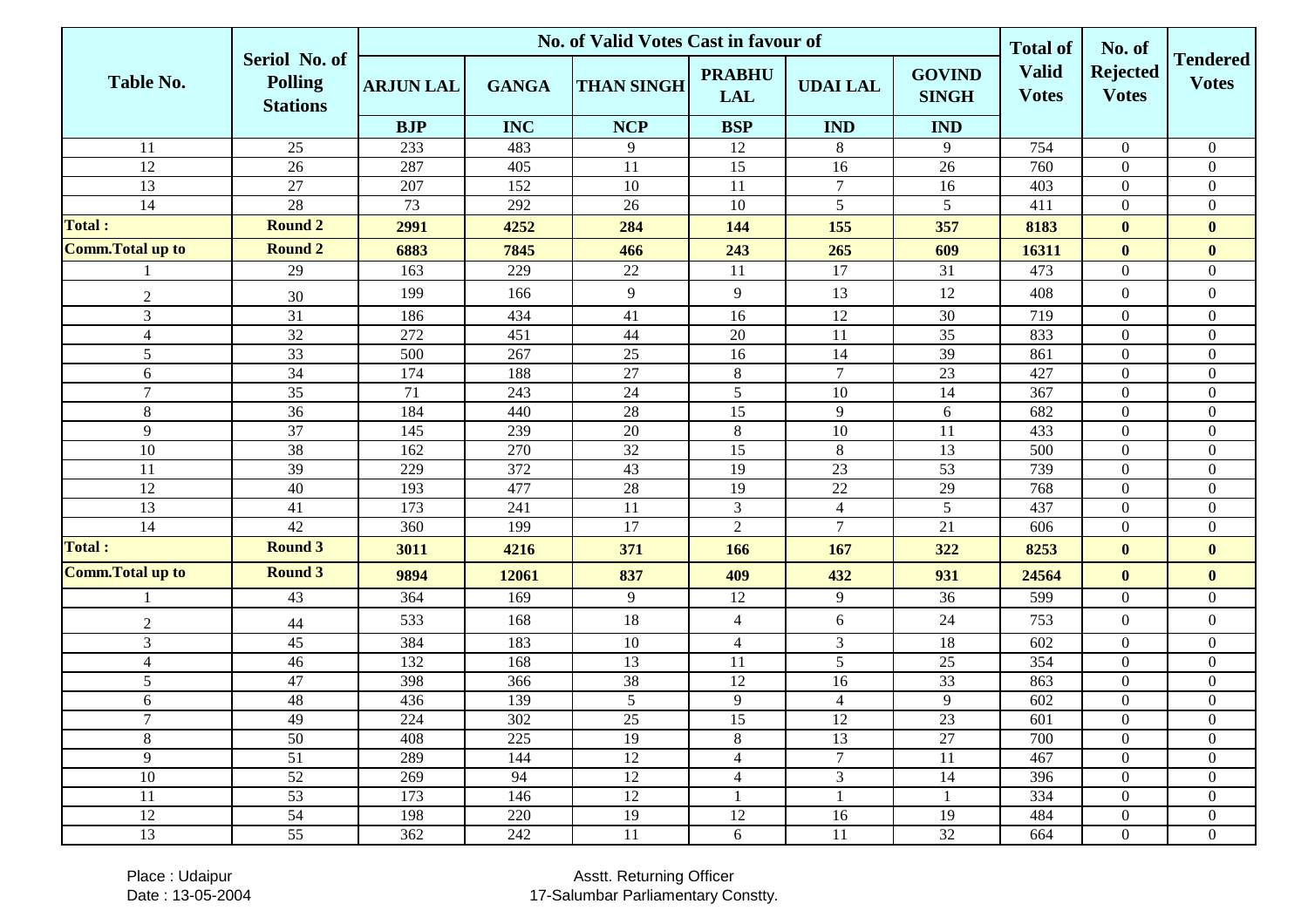|                          |                                                    | <b>No. of Valid Votes Cast in favour of</b> |                  |                   |                             |                 |                               |                                                 | No. of                          |                                 |
|--------------------------|----------------------------------------------------|---------------------------------------------|------------------|-------------------|-----------------------------|-----------------|-------------------------------|-------------------------------------------------|---------------------------------|---------------------------------|
| <b>Table No.</b>         | Seriol No. of<br><b>Polling</b><br><b>Stations</b> | <b>ARJUN LAL</b>                            | <b>GANGA</b>     | <b>THAN SINGH</b> | <b>PRABHU</b><br><b>LAL</b> | <b>UDAI LAL</b> | <b>GOVIND</b><br><b>SINGH</b> | <b>Total of</b><br><b>Valid</b><br><b>Votes</b> | <b>Rejected</b><br><b>Votes</b> | <b>Tendered</b><br><b>Votes</b> |
|                          |                                                    | <b>BJP</b>                                  | <b>INC</b>       | <b>NCP</b>        | <b>BSP</b>                  | <b>IND</b>      | <b>IND</b>                    |                                                 |                                 |                                 |
| 14                       | $\overline{56}$                                    | 306                                         | 322              | 36                | 27                          | 20              | 70                            | 781                                             | $\overline{0}$                  | $\overline{0}$                  |
| <b>Total:</b>            | <b>Round 4</b>                                     | 4476                                        | 2888             | 239               | 129                         | 126             | 342                           | 8200                                            | $\bf{0}$                        | $\bf{0}$                        |
| <b>Comm.Total up to</b>  | <b>Round 4</b>                                     | 14370                                       | 14949            | 1076              | 538                         | 558             | 1273                          | 32764                                           | $\bf{0}$                        | $\bf{0}$                        |
|                          | $\overline{57}$                                    | 193                                         | 219              | 38                | 17                          | 14              | 22                            | 503                                             | $\mathbf{0}$                    | $\overline{0}$                  |
| $\sqrt{2}$               | 58                                                 | 312                                         | 260              | 25                | $8\,$                       | $\overline{4}$  | 13                            | 622                                             | $\boldsymbol{0}$                | $\boldsymbol{0}$                |
| 3                        | 59                                                 | 204                                         | 319              | 34                | 13                          | 15              | 21                            | 606                                             | $\boldsymbol{0}$                | $\boldsymbol{0}$                |
| $\overline{\mathcal{L}}$ | 60                                                 | 384                                         | 159              | 10                | $\overline{3}$              | 5               | 11                            | 572                                             | $\overline{0}$                  | $\overline{0}$                  |
| 5                        | 61                                                 | 351                                         | 395              | 28                | 16                          | 13              | 16                            | 819                                             | $\boldsymbol{0}$                | $\overline{0}$                  |
| 6                        | 62                                                 | 342                                         | 149              | $\overline{18}$   | $\overline{4}$              | $\tau$          | 25                            | 545                                             | $\boldsymbol{0}$                | $\overline{0}$                  |
| $\overline{7}$           | 63                                                 | 369                                         | 200              | 22                | 12                          | 23              | 20                            | 646                                             | $\boldsymbol{0}$                | $\overline{0}$                  |
| 8                        | 64                                                 | 285                                         | 433              | 64                | 28                          | $\overline{17}$ | 56                            | 883                                             | $\boldsymbol{0}$                | $\overline{0}$                  |
| 9                        | 65                                                 | 214                                         | 259              | 34                | 36                          | 24              | 60                            | 627                                             | $\boldsymbol{0}$                | $\boldsymbol{0}$                |
| 10                       | 66                                                 | $\overline{314}$                            | 429              | 32                | $\overline{15}$             | $\,8\,$         | $\overline{31}$               | 829                                             | $\boldsymbol{0}$                | $\boldsymbol{0}$                |
| 11                       | 67                                                 | 360                                         | 292              | 24                | 19                          | $20\,$          | 21                            | 736                                             | $\overline{0}$                  | $\overline{0}$                  |
| 12                       | 68                                                 | 201                                         | 254              | $\overline{31}$   | 9                           |                 | 18                            | 514                                             | $\overline{0}$                  | $\boldsymbol{0}$                |
| 13                       | 69                                                 | 364                                         | 174              | 18                | $6\,$                       | $\mathfrak{Z}$  | 21                            | 586                                             | $\boldsymbol{0}$                | $\overline{0}$                  |
| 14                       | 70                                                 | 314                                         | 168              | $\overline{12}$   | $\overline{4}$              | $\overline{4}$  | $\overline{5}$                | 507                                             | $\boldsymbol{0}$                | $\overline{0}$                  |
| <b>Total:</b>            | <b>Round 5</b>                                     | 4207                                        | 3710             | 390               | <b>190</b>                  | 158             | 340                           | 8995                                            | $\mathbf{0}$                    | $\overline{0}$                  |
| <b>Comm. Total up to</b> | <b>Round 5</b>                                     | 18577                                       | 18659            | 1466              | 728                         | 716             | 1613                          | 41759                                           | $\overline{0}$                  | $\overline{0}$                  |
|                          | 71                                                 | 235                                         | 277              | $\overline{32}$   | 15                          | 6               | 39                            | 604                                             | $\overline{0}$                  | $\overline{0}$                  |
| $\sqrt{2}$               | 72                                                 | 270                                         | 300              | 14                | 10                          | $\overline{7}$  | 16                            | 617                                             | $\boldsymbol{0}$                | $\boldsymbol{0}$                |
| $\mathfrak{Z}$           | 73                                                 | 275                                         | 192              | $17\,$            | 5                           | $\sqrt{2}$      | 15                            | 506                                             | $\boldsymbol{0}$                | $\boldsymbol{0}$                |
| $\overline{4}$           | 74                                                 | 195                                         | 223              | 14                | $\boldsymbol{7}$            | $\overline{2}$  | $\overline{4}$                | 445                                             | $\boldsymbol{0}$                | $\boldsymbol{0}$                |
| 5                        | 75                                                 | 124                                         | 360              | 21                | 6                           | 5               | 8                             | 524                                             | $\overline{0}$                  | $\overline{0}$                  |
| 6                        | $\overline{76}$                                    | 218                                         | $\overline{315}$ | 34                | $\overline{13}$             | $\overline{13}$ | 19                            | 612                                             | $\boldsymbol{0}$                | $\overline{0}$                  |
| $\overline{7}$           | 77                                                 | 161                                         | 528              | 42                | 18                          | $28\,$          | 34                            | 811                                             | $\boldsymbol{0}$                | $\boldsymbol{0}$                |
| 8                        | 78                                                 | 148                                         | 418              | $\overline{25}$   | $8\,$                       | $\overline{2}$  | 6                             | 607                                             | $\boldsymbol{0}$                | $\overline{0}$                  |
| 9                        | 79                                                 | 336                                         | 173              | 15                | 6                           | 9               | 17                            | 556                                             | $\theta$                        | $\overline{0}$                  |
| $\overline{10}$          | 80                                                 | 238                                         | 268              | 23                | 15                          | 16              | 18                            | 578                                             | $\boldsymbol{0}$                | $\boldsymbol{0}$                |
| 11                       | 81                                                 | 205                                         | 277              | 45                | $29\,$                      | 17              | 29                            | 602                                             | $\overline{0}$                  | $\overline{0}$                  |
| 12                       | $82\,$                                             | 202                                         | 338              | 15                | 14                          | 24              | $\overline{32}$               | 625                                             | $\overline{0}$                  | $\overline{0}$                  |
| 13                       | 83                                                 | 451                                         | 151              | 17                | $28\,$                      | 10              | 35                            | 692                                             | $\boldsymbol{0}$                | $\overline{0}$                  |
| 14                       | 84                                                 | 94                                          | 313              | 28                | $\overline{9}$              | $\overline{4}$  | 13                            | 461                                             | $\boldsymbol{0}$                | $\overline{0}$                  |
| <b>Total:</b>            | <b>Round 6</b>                                     | 3152                                        | 4133             | 342               | 183                         | 145             | 285                           | 8240                                            | $\mathbf{0}$                    | $\overline{0}$                  |
| <b>Comm. Total up to</b> | <b>Round 6</b>                                     | 21729                                       | 22792            | 1808              | 911                         | 861             | 1898                          | 49999                                           | $\mathbf{0}$                    | $\mathbf{0}$                    |

Place : Udaipur Date : 13-05-2004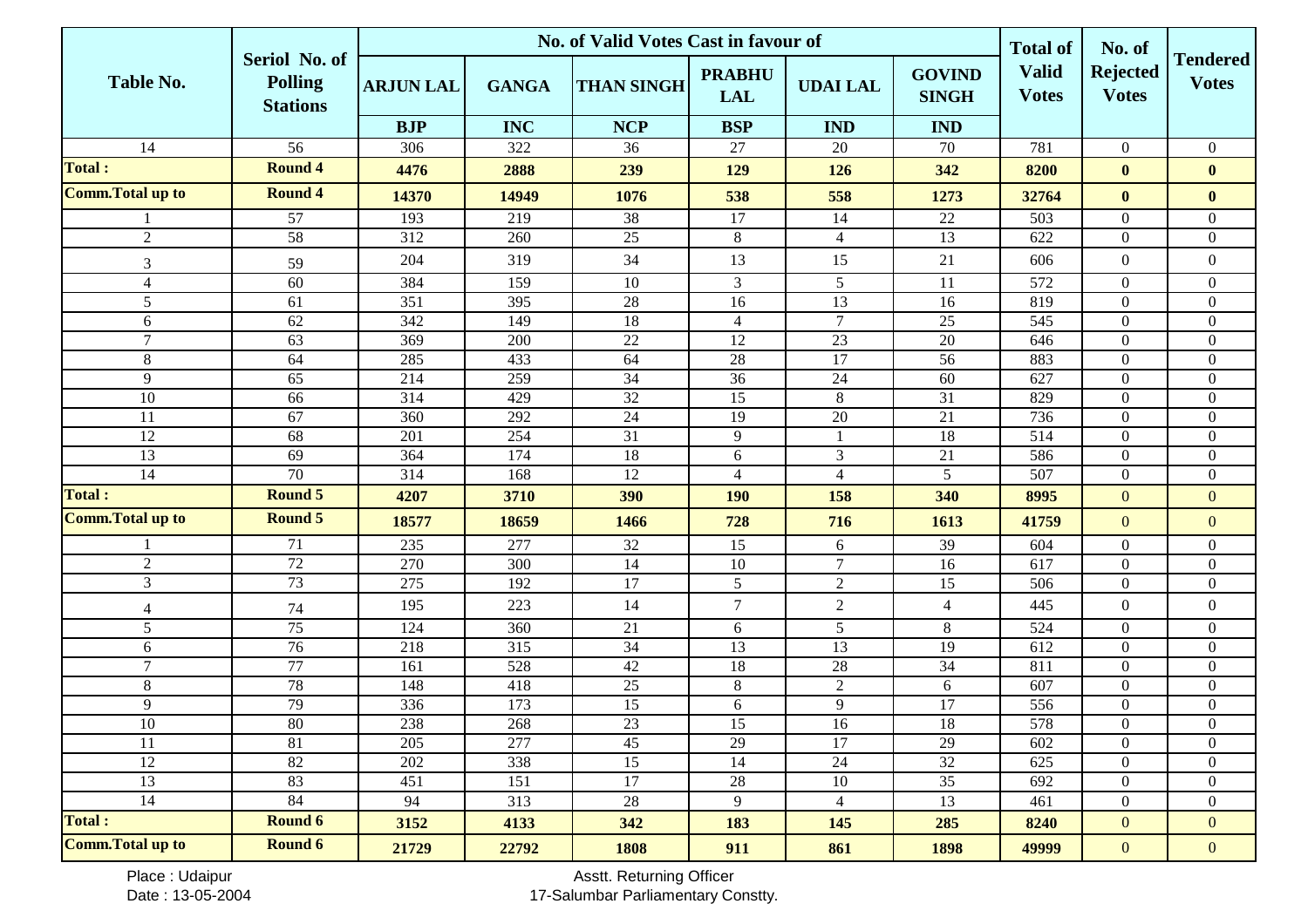|                          |                                                    | <b>No. of Valid Votes Cast in favour of</b> |              |                   |                             |                 |                               |                                                 | No. of                          |                                 |
|--------------------------|----------------------------------------------------|---------------------------------------------|--------------|-------------------|-----------------------------|-----------------|-------------------------------|-------------------------------------------------|---------------------------------|---------------------------------|
| <b>Table No.</b>         | Seriol No. of<br><b>Polling</b><br><b>Stations</b> | <b>ARJUN LAL</b>                            | <b>GANGA</b> | <b>THAN SINGH</b> | <b>PRABHU</b><br><b>LAL</b> | <b>UDAI LAL</b> | <b>GOVIND</b><br><b>SINGH</b> | <b>Total of</b><br><b>Valid</b><br><b>Votes</b> | <b>Rejected</b><br><b>Votes</b> | <b>Tendered</b><br><b>Votes</b> |
|                          |                                                    | <b>BJP</b>                                  | <b>INC</b>   | <b>NCP</b>        | <b>BSP</b>                  | <b>IND</b>      | <b>IND</b>                    |                                                 |                                 |                                 |
|                          | 85                                                 | 503                                         | 98           | 10                | 2                           | $\overline{4}$  | 10                            | 627                                             | $\overline{0}$                  | $\overline{0}$                  |
| $\overline{2}$           | 86                                                 | 186                                         | 380          | 120               | 18                          | 10              | 22                            | 736                                             | $\overline{0}$                  | $\boldsymbol{0}$                |
| $\overline{3}$           | 87                                                 | 332                                         | 195          | 109               | 13                          | 10              | 30                            | 689                                             | $\overline{0}$                  | $\overline{0}$                  |
| $\overline{4}$           | 88                                                 | 358                                         | 75           | 24                | $\overline{4}$              | 13              | 17                            | 491                                             | $\boldsymbol{0}$                | $\overline{0}$                  |
| 5                        | 89                                                 | 496                                         | 167          | 27                | 12                          | 22              | 38                            | 762                                             | $\overline{0}$                  | $\boldsymbol{0}$                |
| 6                        | 90                                                 | 564                                         | 202          | 30                | 17                          | 11              | 39                            | 863                                             | $\overline{0}$                  | $\overline{0}$                  |
| $\tau$                   | 91                                                 | 238                                         | 279          | 40                | 188                         | $25\,$          | 54                            | 824                                             | $\boldsymbol{0}$                | $\boldsymbol{0}$                |
| $8\,$                    | 92                                                 | 536                                         | 79           | 28                | 199                         | $\overline{27}$ | $\overline{57}$               | 926                                             | $\overline{0}$                  | $\boldsymbol{0}$                |
| 9                        | 93                                                 | 357                                         | 128          | 9                 | 18                          | 10              | 18                            | 540                                             | $\boldsymbol{0}$                | $\boldsymbol{0}$                |
| 10                       | 94                                                 | 240                                         | 130          | $22\,$            | 5                           | 17              | 23                            | 437                                             | $\overline{0}$                  | $\boldsymbol{0}$                |
| 11                       | 95                                                 | 450                                         | 367          | 32                | 17                          | 14              | 40                            | 920                                             | $\overline{0}$                  | $\boldsymbol{0}$                |
| 12                       | 96                                                 | 348                                         | 235          | 27                | 19                          | 19              | 43                            | 691                                             | $\boldsymbol{0}$                | $\overline{0}$                  |
| 13                       | 97                                                 | 531                                         | 251          | 17                | 21                          | 18              | 16                            | 854                                             | $\overline{0}$                  | $\overline{0}$                  |
| 14                       | 98                                                 | 460                                         | 279          | 32                | 10                          | 24              | 31                            | 836                                             | $\overline{0}$                  | $\overline{0}$                  |
| Total:                   | <b>Round 7</b>                                     | 5599                                        | 2865         | 527               | 543                         | 224             | 438                           | 10196                                           | $\mathbf{0}$                    | $\overline{0}$                  |
| <b>Comm. Total up to</b> | <b>Round 7</b>                                     | 27328                                       | 25657        | 2335              | 1454                        | 1085            | 2336                          | 60195                                           | $\mathbf{0}$                    | $\mathbf{0}$                    |
|                          | 99                                                 | 241                                         | 282          | 5                 | $5\overline{)}$             | $\overline{c}$  | 8                             | 543                                             | $\overline{0}$                  | $\overline{0}$                  |
| $\overline{2}$           | 100                                                | 291                                         | 114          | $7\phantom{.0}$   | $\overline{2}$              | 3               | $\overline{4}$                | 421                                             | $\boldsymbol{0}$                | $\boldsymbol{0}$                |
| $\overline{3}$           | 101                                                | 256                                         | 142          | 2                 | $\boldsymbol{6}$            | $\overline{0}$  | 6                             | 412                                             | $\overline{0}$                  | $\overline{0}$                  |
| $\overline{4}$           | 102                                                | 164                                         | 583          | 53                | 10                          | 21              | 17                            | 848                                             | $\overline{0}$                  | $\boldsymbol{0}$                |
| 5                        | 103                                                | 298                                         | 254          | 17                | $8\,$                       | 85              | 25                            | 687                                             | $\boldsymbol{0}$                | $\boldsymbol{0}$                |
| 6                        | 104                                                | 259                                         | 109          | $\overline{7}$    | $\mathfrak{S}$              | 5               | 11                            | 396                                             | $\overline{0}$                  | $\overline{0}$                  |
| $\tau$                   | 105                                                | 494                                         | 289          | 11                | $\overline{4}$              | 4               | 11                            | 813                                             | $\overline{0}$                  | $\boldsymbol{0}$                |
| $8\,$                    | 106                                                | 334                                         | 221          | 17                | 9                           | 9               | $\overline{22}$               | 612                                             | $\overline{0}$                  | $\overline{0}$                  |
| 9                        | 107                                                | 343                                         | 198          | 23                | $\overline{7}$              | 9               | 22                            | 602                                             | $\overline{0}$                  | $\overline{0}$                  |
| 10                       | 108                                                | 480                                         | 180          | 16                | 16                          | 8               | 26                            | 726                                             | $\overline{0}$                  | $\overline{0}$                  |
| 11                       | 109                                                | 326                                         | 149          | 11                | 13                          | $\tau$          | 50                            | 556                                             | $\overline{0}$                  | $\boldsymbol{0}$                |
| 12                       | 110                                                | 375                                         | 94           | $\mathfrak{Z}$    | $\mathfrak{Z}$              |                 | $\sqrt{2}$                    | 478                                             | $\mathbf{0}$                    | $\overline{0}$                  |
| 13                       | 111                                                | 651                                         | 128          | $\mathfrak{Z}$    | $\overline{0}$              | $\mathbf{2}$    | $\tau$                        | 791                                             | $\overline{0}$                  | $\overline{0}$                  |
| 14                       | 112                                                | 632                                         | 239          | $\tau$            | 6                           | $\overline{7}$  | 28                            | 919                                             | $\boldsymbol{0}$                | $\boldsymbol{0}$                |
| <b>Total:</b>            | <b>Round 8</b>                                     | 5144                                        | 2982         | 182               | 94                          | 163             | 239                           | 8804                                            | $\overline{0}$                  | $\overline{0}$                  |
| <b>Comm. Total up to</b> | <b>Round 8</b>                                     | 32472                                       | 28639        | 2517              | 1548                        | 1248            | 2575                          | 68999                                           | $\overline{0}$                  | $\mathbf{0}$                    |
|                          | 113                                                | 430                                         | 123          | 6                 | 14                          | $7\overline{ }$ | 6                             | 586                                             | $\overline{0}$                  | $\overline{0}$                  |
| $\overline{2}$           | 114                                                | 375                                         | 146          | $11\,$            | $\overline{2}$              | 11              | 15                            | 560                                             | $\boldsymbol{0}$                | $\boldsymbol{0}$                |
| $\mathfrak{Z}$           | 115                                                | 370                                         | 153          | 9                 | 10                          | 10              | 19                            | 571                                             | $\overline{0}$                  | $\overline{0}$                  |

Place : Udaipur Date : 13-05-2004